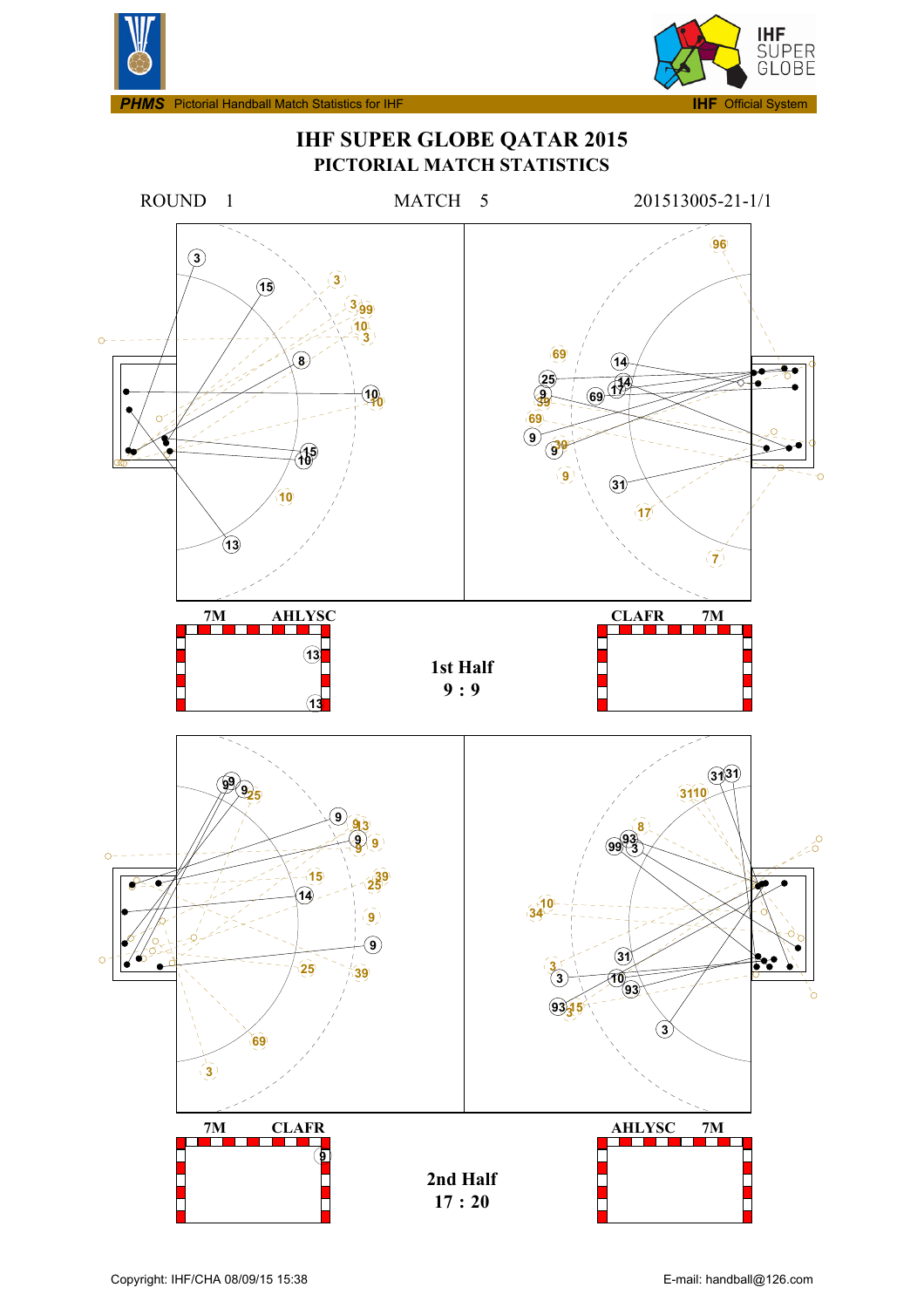



**PHMS** Pictorial Handball Match Statistics **INF** Official System

# **IHF SUPER GLOBE QATAR 2015**

## INDV/TEAM MATCH STATISTICS

| <b>MEN</b>     | <b>OFFICIAL</b><br><b>HANDBALL</b>                 |               | PLACE 5-8<br>ROUND <sub>1</sub> |              |              |              | <b>GROUP</b><br>MATCH 5 | X          |       |           |                 |                |              |                | 201513005-14-1/2<br>08/09/2015 14:00 | Duhail   |
|----------------|----------------------------------------------------|---------------|---------------------------------|--------------|--------------|--------------|-------------------------|------------|-------|-----------|-----------------|----------------|--------------|----------------|--------------------------------------|----------|
| No.            | Name                                               | Field<br>Shot | Line<br>Shot                    | Wing<br>Shot | Fast<br>Brk. | Brk.<br>Thr. | Free<br>Thr.            | 7m<br>Thr. | Total | Rate<br>% | ASST. ERR. WAR. |                |              | $2^{\prime}$   | D+DR TIME                            |          |
|                | <b>CLUB AFRICAIN(TUN)(CLAFR)</b><br>(COURT PLAYER) |               |                                 |              |              |              |                         |            |       |           |                 |                |              |                |                                      |          |
| 3              | MHADHBIM.H.                                        |               |                                 | 0/1          |              |              |                         |            | 0/1   | 0.0%      | $\mathbf{1}$    | $\mathbf{1}$   |              |                |                                      | 00:36:24 |
| $\overline{7}$ | <b>MAJDOUB Ramzi</b>                               |               |                                 | 0/1          |              |              |                         |            | 0/1   | 0.0%      |                 |                |              |                |                                      | 00:10:23 |
| 9              | <b>BANNOUR Amine</b>                               | 5/10          |                                 | 2/2          | 2/2          |              |                         | 1/1        | 10/15 | 66.7%     |                 | $\mathbf{3}$   |              |                |                                      | 00:41:17 |
| 12             | <b>DRISSI Idriss</b>                               |               |                                 |              |              |              |                         |            |       | 0.0%      |                 |                |              |                |                                      | 00:20:26 |
| 13             | <b>HOSNI Oussama</b>                               | 0/1           |                                 |              |              |              |                         |            | 0/1   | 0.0%      | $\mathbf{1}$    | $\mathbf{3}$   |              |                |                                      | 00:37:46 |
| 14             | <b>SLAMA Makrem</b>                                |               | 3/3                             |              |              |              |                         |            | 3/3   | 100%      |                 | $\mathbf{2}$   | $\mathbf{1}$ |                |                                      | 00:52:56 |
| 15             | <b>HAJ YOUSSEF K.</b>                              |               |                                 |              | 0/1          |              |                         |            | 0/1   | 0.0%      |                 |                | $\mathbf{1}$ | $\overline{2}$ |                                      | 00:33:12 |
| 16             | <b>SFAR Mohamed</b>                                |               |                                 |              |              |              |                         |            |       | 0.0%      |                 |                |              |                |                                      | 00:39:34 |
| 17             | <b>GHRIBI Ghazi</b>                                |               | 1/2                             |              |              |              |                         |            | 1/2   | 50.0%     |                 |                |              |                |                                      | 00:10:33 |
| 19             | MAAREF M. J.                                       |               |                                 |              |              |              |                         |            |       | 0.0%      |                 |                |              |                |                                      | 00:09:00 |
| 25             | <b>BEN SALAH A.</b>                                | 1/2           | 0/1                             | 0/1          |              |              |                         |            | 1/4   | 25.0%     |                 | $\overline{2}$ |              |                |                                      | 00:32:20 |
| 31             | <b>BEN GHALI Yosri</b>                             |               |                                 |              | 1/1          |              |                         |            | 1/1   | 100%      |                 |                |              | $\mathbf{1}$   |                                      | 00:28:11 |
| 39             | <b>SOUSSI Mohamed</b>                              | 0/4           |                                 |              |              |              |                         |            | 0/4   | 0.0%      | $\overline{4}$  |                | $\mathbf{1}$ |                |                                      | 00:42:46 |
| 69             | <b>HASSAN Eslam</b>                                | 0/2           | 1/1                             | 0/1          |              |              |                         |            | 1/4   | 25.0%     | $\mathbf{1}$    | 4              |              |                |                                      | 00:13:35 |
| 96             | <b>BOUTEFFAHAY.</b>                                |               |                                 | 0/1          |              |              |                         |            | 0/1   | 0.0%      |                 |                |              |                |                                      | 00:05:12 |
|                |                                                    |               |                                 |              |              |              |                         |            |       |           |                 |                |              |                |                                      |          |
|                | <b>Total</b>                                       | 6/19          | 5/7                             | 2/7          | 3/4          |              |                         | 1/1        | 17/38 | 44.7%     | $\overline{7}$  | 15             | 3            | $\mathbf{3}$   |                                      |          |
|                | (GOALKEEPER)                                       |               |                                 |              |              |              |                         |            |       |           |                 |                |              |                |                                      |          |
| 12             | <b>DRISSI Idriss</b>                               | 0/1           | 0/2                             | 0/2          | 0/1          |              |                         | 0/1        | 0/7   | 0.0%      |                 |                |              |                |                                      | 00:20:26 |
| 16             | <b>SFAR Mohamed</b>                                | 4/6           | 1/4                             | 1/4          | 0/2          | 0/2          |                         | 0/1        | 6/19  | 31.6%     |                 |                |              |                |                                      | 00:39:34 |
|                |                                                    |               |                                 |              |              |              |                         |            |       |           |                 |                |              |                |                                      |          |
|                | <b>Total</b>                                       | 4/7           | 1/6                             | 1/6          | 0/3          | 0/2          |                         | 0/2        | 6/26  | 23.1%     |                 |                |              |                |                                      |          |

## **COURT PLAYER: GOALS/SHOTS GOALKEEPER: SAVED/SHOTS**

| <b>TEAM TOTALS</b> | <b>GOALS</b> | <b>SAVED</b>   | <b>MISSED</b> | <b>POST</b>    | <b>BLOCKED</b> | <b>TOTAL</b>   | $RATE(\%)$ |
|--------------------|--------------|----------------|---------------|----------------|----------------|----------------|------------|
| <b>Field Shot</b>  | 6            | 4              | 2             | $\overline{2}$ | 5              | 19             | 31.6%      |
| Line Shot          | 5            | $\overline{2}$ |               |                |                | $\overline{7}$ | 71.4%      |
| Wing Shot          | 2            | 3              |               |                |                | 7              | 28.6%      |
| <b>Fastbreak</b>   | 3            |                |               |                |                | $\overline{4}$ | 75.0%      |
| Breakthrough       |              |                |               |                |                |                | 0.0%       |
| <b>Free Throw</b>  |              |                |               |                |                |                | 0.0%       |
| 7M-Throw           |              |                |               |                |                |                | 100.0%     |

 $\frac{1}{2}$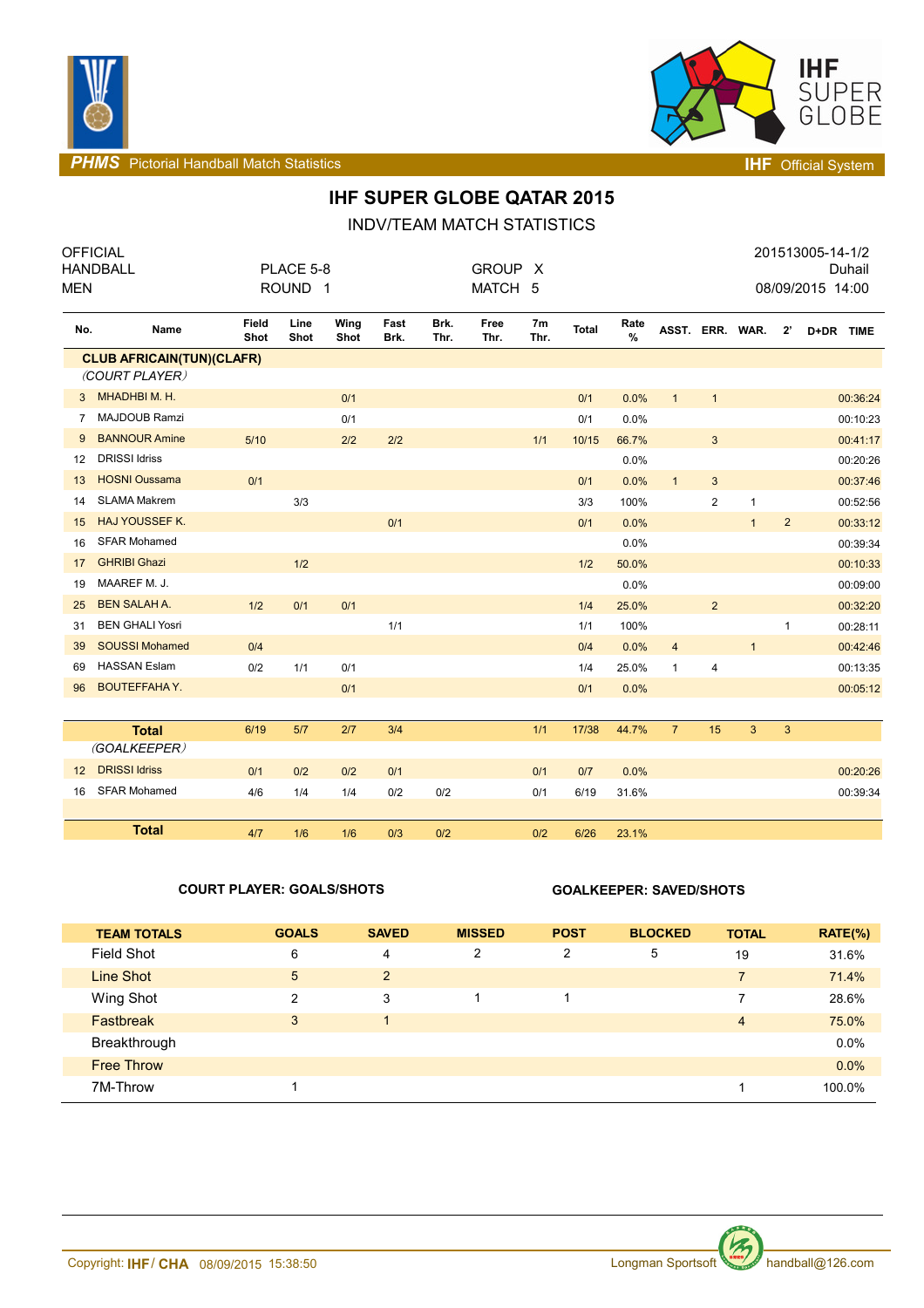



**PHMS** Pictorial Handball Match Statistics **Intervalse and Contract Contract Contract Contract Contract Contract Contract Contract Contract Contract Contract Contract Contract Contract Contract Contract Contract Contract C** 

# **IHF SUPER GLOBE QATAR 2015**

## INDV/TEAM MATCH STATISTICS

| <b>OFFICIAL</b><br><b>HANDBALL</b><br><b>MEN</b> |                                | PLACE 5-8<br>ROUND <sub>1</sub> |              |              |              | <b>GROUP</b><br>$\mathsf{X}$<br>MATCH 5 |              |                        | 201513005-14-2/2<br>Duhail<br>08/09/2015 14:00 |                       |                |                 |              |                |           |
|--------------------------------------------------|--------------------------------|---------------------------------|--------------|--------------|--------------|-----------------------------------------|--------------|------------------------|------------------------------------------------|-----------------------|----------------|-----------------|--------------|----------------|-----------|
| No.                                              | Name                           | <b>Field</b><br>Shot            | Line<br>Shot | Wing<br>Shot | Fast<br>Brk. | Brk.<br>Thr.                            | Free<br>Thr. | 7 <sub>m</sub><br>Thr. | <b>Total</b>                                   | Rate<br>$\frac{9}{6}$ |                | ASST. ERR. WAR. |              | $2^{\circ}$    | D+DR TIME |
|                                                  | AL AHLY SPORTS CLUB(EGY)(AHLY! |                                 |              |              |              |                                         |              |                        |                                                |                       |                |                 |              |                |           |
|                                                  | (COURT PLAYER)                 |                                 |              |              |              |                                         |              |                        |                                                |                       |                |                 |              |                |           |
| 3                                                | ABOUEBAID M.                   | 1/6                             |              | 2/2          | 1/1          |                                         |              |                        | 4/9                                            | 44.4%                 |                |                 | $\mathbf{1}$ |                | 01:00:00  |
| 8                                                | RAMADAN Mohamed                |                                 | 1/2          |              |              |                                         |              |                        | 1/2                                            | 50.0%                 |                | $\mathbf{2}$    | $\mathbf{1}$ | $\mathbf{1}$   | 00:54:24  |
| 9                                                | ELBOGHDADY M.                  |                                 |              |              |              |                                         |              |                        |                                                | 0.0%                  |                |                 |              |                | 00:00:02  |
| 10                                               | <b>MOHAMED Ali</b>             | 1/4                             | 0/1          | 0/1          |              | 2/2                                     |              |                        | 3/8                                            | 37.5%                 | 3              | $\mathbf{1}$    |              | $\overline{2}$ | 00:33:27  |
| 11                                               | <b>HAMMAD Mahmoud</b>          |                                 |              |              |              |                                         |              |                        |                                                | 0.0%                  |                |                 |              |                | 00:00:00  |
| 13                                               | <b>OSMAN Karim</b>             |                                 |              |              | 1/1          |                                         |              | 2/2                    | 3/3                                            | 100%                  | $\mathbf{1}$   | $\mathbf{1}$    |              |                | 00:33:45  |
| 15                                               | <b>AMER Mohamed</b>            | 0/1                             | 1/1          | 1/1          |              |                                         |              |                        | 2/3                                            | 66.7%                 | $\mathbf{1}$   | $\overline{2}$  |              |                | 00:38:50  |
| 16                                               | <b>ISMAIL Elsayed</b>          |                                 |              |              |              |                                         |              |                        |                                                | 0.0%                  |                |                 |              |                | 00:02:32  |
| 18                                               | <b>HAFEZ Ahmed</b>             |                                 |              |              |              |                                         |              |                        |                                                | 0.0%                  |                |                 |              |                | 00:00:00  |
| 24                                               | <b>ELMASRY Ibrahim</b>         |                                 |              |              |              |                                         |              |                        |                                                | 0.0%                  |                |                 | $\mathbf{1}$ | $\mathbf{1}$   | 00:21:01  |
| 31                                               | <b>ELWAKIL Omar</b>            |                                 | 1/1          | 2/3          |              |                                         |              |                        | 3/4                                            | 75.0%                 |                |                 |              |                | 00:26:11  |
| 33                                               | <b>ALI Mohamed</b>             |                                 |              |              |              |                                         |              |                        |                                                | 0.0%                  |                |                 |              | 1              | 00:15:02  |
| 34                                               | <b>REZK Ahmed</b>              | 0/1                             |              |              |              |                                         |              |                        | 0/1                                            | 0.0%                  | $\overline{2}$ |                 |              |                | 00:10:12  |
| 92                                               | <b>ALY Mohamed</b>             |                                 |              |              |              |                                         |              |                        |                                                | 0.0%                  | 1              | $\mathbf{1}$    |              |                | 00:57:28  |
| 93                                               | <b>BECHIR Mostafa</b>          | 1/1                             | 2/2          |              |              |                                         |              |                        | 3/3                                            | 100%                  | $\overline{2}$ | 3               |              |                | 00:20:58  |
| 99                                               | ABOUELATA Mohamed              | 0/1                             |              |              | 1/1          |                                         |              |                        | 1/2                                            | 50.0%                 | $\overline{2}$ | $\overline{c}$  |              | $\overline{2}$ | 00:29:59  |
|                                                  | <b>Total</b>                   | 3/14                            | 5/7          | 5/7          | 3/3          | 2/2                                     |              | 2/2                    | 20/35                                          | 57.1%                 | 12             | 12              | 3            | $\overline{7}$ |           |
|                                                  | (GOALKEEPER)                   |                                 |              |              |              |                                         |              |                        |                                                |                       |                |                 |              |                |           |
| 16                                               | <b>ISMAIL Elsayed</b>          | 1/1                             |              |              |              |                                         |              | 0/1                    | 1/2                                            | 50.0%                 |                |                 |              |                | 00:02:32  |
| 92                                               | <b>ALY Mohamed</b>             | 3/9                             | 2/7          | 3/5          | 1/4          |                                         |              |                        | 9/25                                           | 36.0%                 | $\mathbf{1}$   | $\mathbf{1}$    |              |                | 00:57:28  |
|                                                  |                                |                                 |              |              |              |                                         |              |                        |                                                |                       |                |                 |              |                |           |
|                                                  | <b>Total</b>                   | 4/10                            | 2/7          | 3/5          | 1/4          |                                         |              | 0/1                    | 10/27                                          | 37.0%                 | $\mathbf{1}$   | $\mathbf{1}$    |              |                |           |

### **COURT PLAYER: GOALS/SHOTS GOALKEEPER: SAVED/SHOTS**

| <b>TEAM TOTALS</b> | <b>GOALS</b>   | <b>SAVED</b> | <b>MISSED</b> | <b>POST</b> | <b>BLOCKED</b> | <b>TOTAL</b>   | $RATE(\% )$ |
|--------------------|----------------|--------------|---------------|-------------|----------------|----------------|-------------|
| Field Shot         | 3              | 4            | 3             | 4           |                | 14             | 21.4%       |
| Line Shot          | 5              | ٠            |               |             | 1              | $\overline{7}$ | 71.4%       |
| Wing Shot          | 5              |              |               |             |                | 7              | 71.4%       |
| Fastbreak          | 3              |              |               |             |                | 3              | 100.0%      |
| Breakthrough       | $\mathfrak{p}$ |              |               |             |                | $\overline{2}$ | 100.0%      |
| <b>Free Throw</b>  |                |              |               |             |                |                | $0.0\%$     |
| 7M-Throw           | $\mathcal{P}$  |              |               |             |                | 2              | 100.0%      |